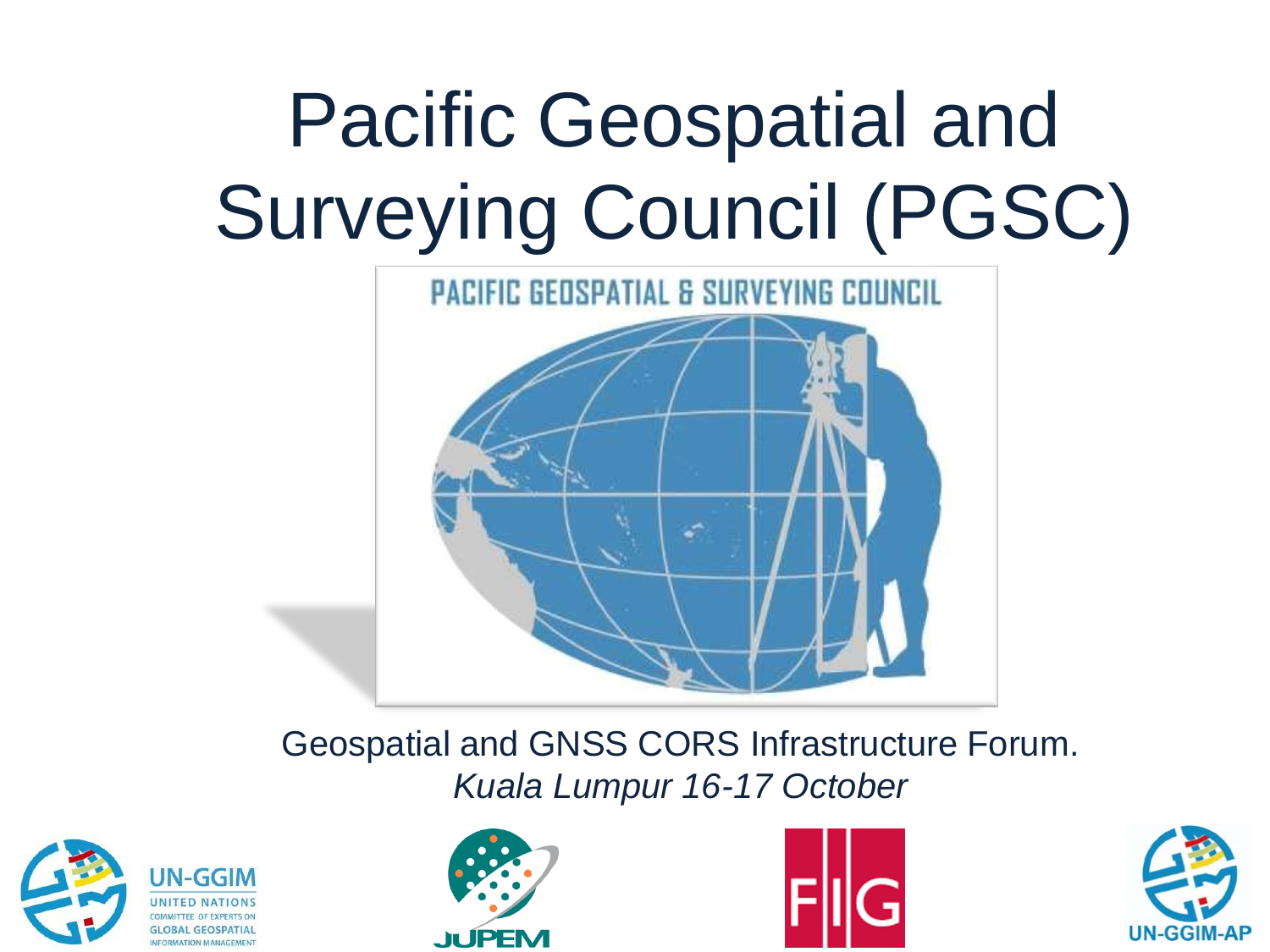# **Outline**

- Beginning and **Progress**
- Members
- PGSC Charter
- PGSC Strategy 2017- 2027
- Meetings
- **Geodetic Infrastructure** and Resources
- Challenges
- Way Forward



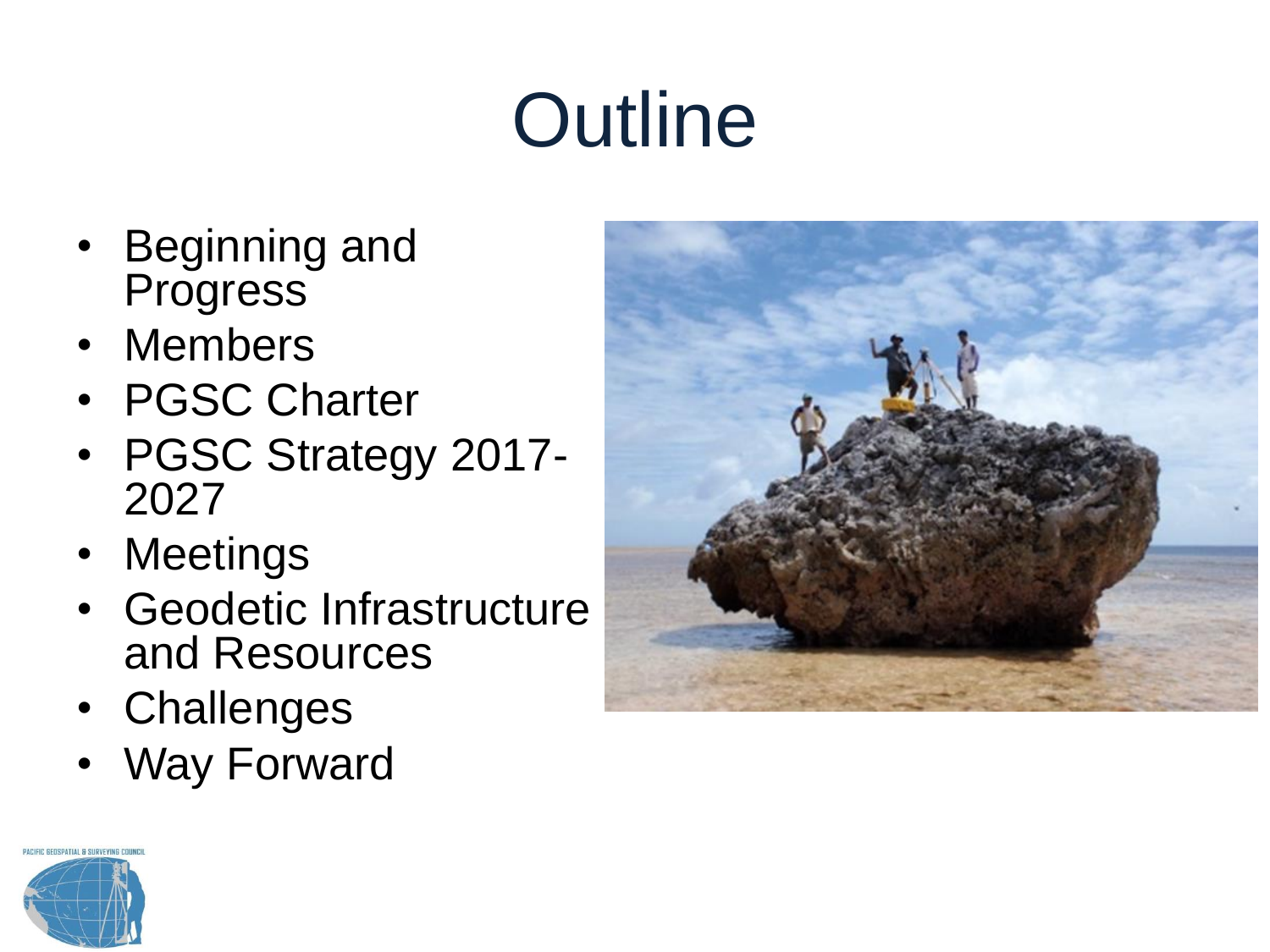# Beginning

• FIG Pacific Island Developing States Symposium 2013



• 2014 PGSC was formed



**FIC CERSPATIAL & SUPVEYING CRIL** 

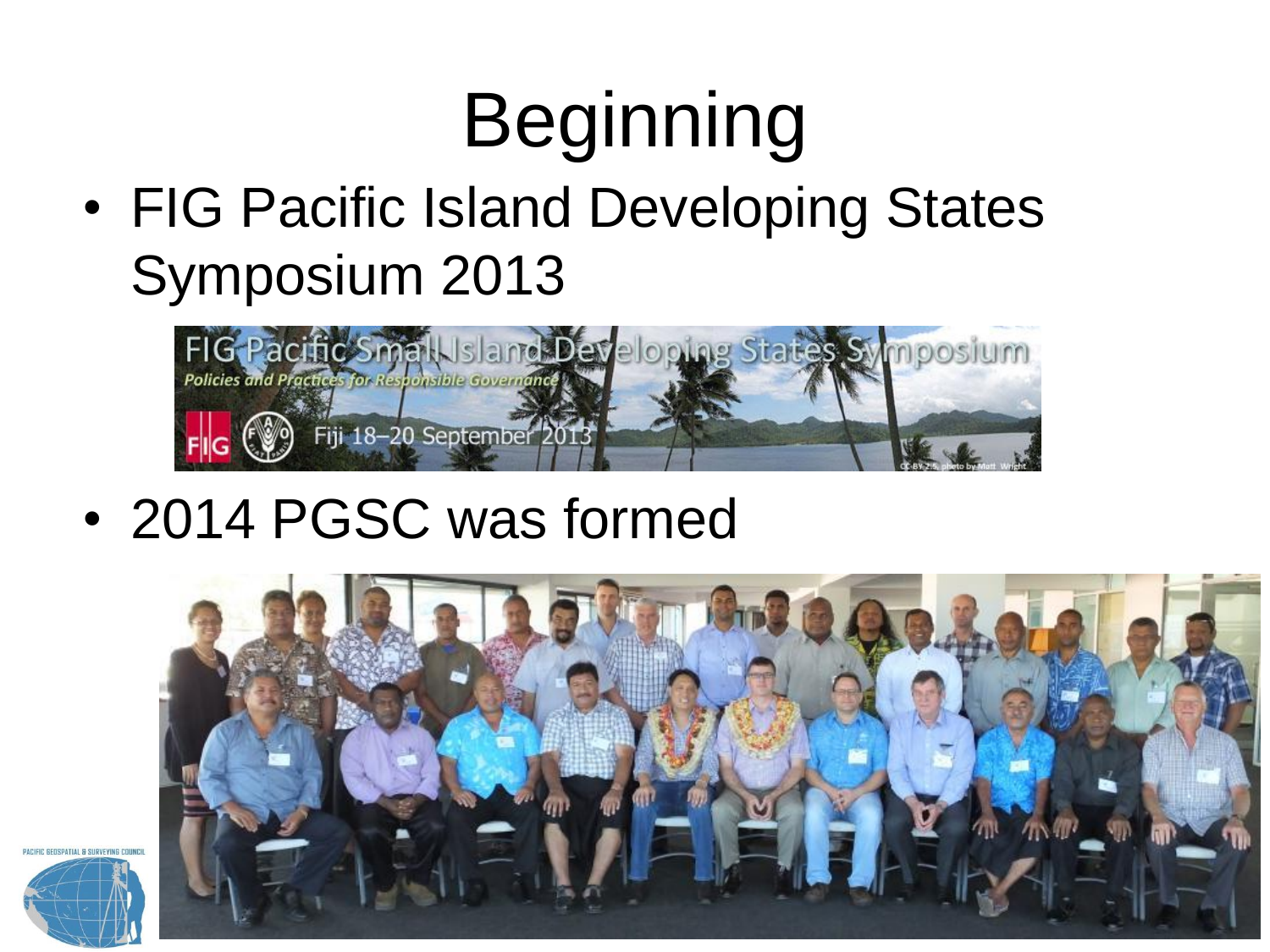#### Progress



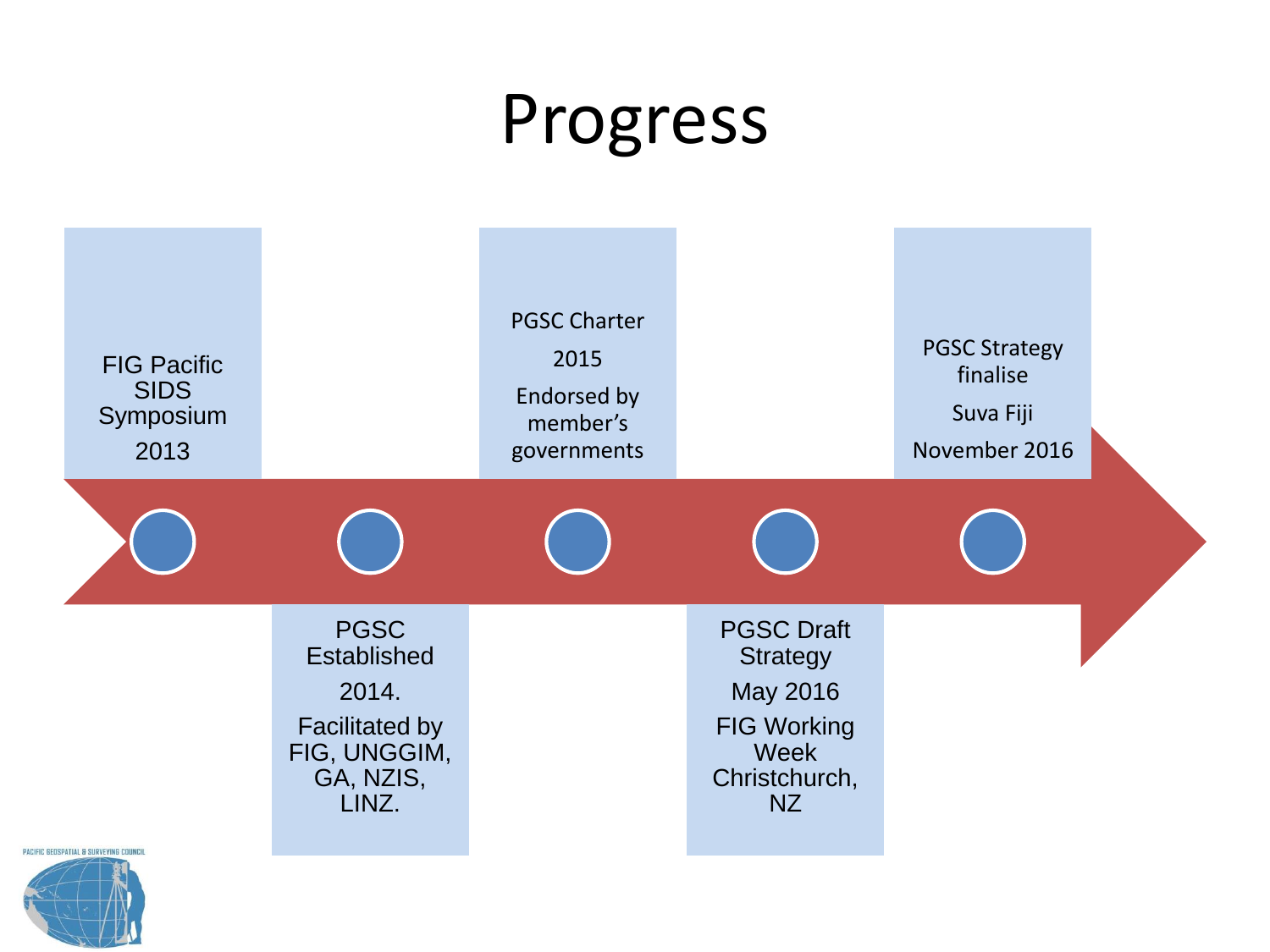#### **Members**

- Cook Islands
- FSM
- Fiji
- **Kiribati**
- Nauru
- Niue
- Marshal Island
- PNG
- Palau
- Samoa
- Solomon Island
- **Tonga**
- **Tuvalu**
- Vanuatu





*REGIONAL MAP (Actual map used should highlight current and potential PGSC members***)**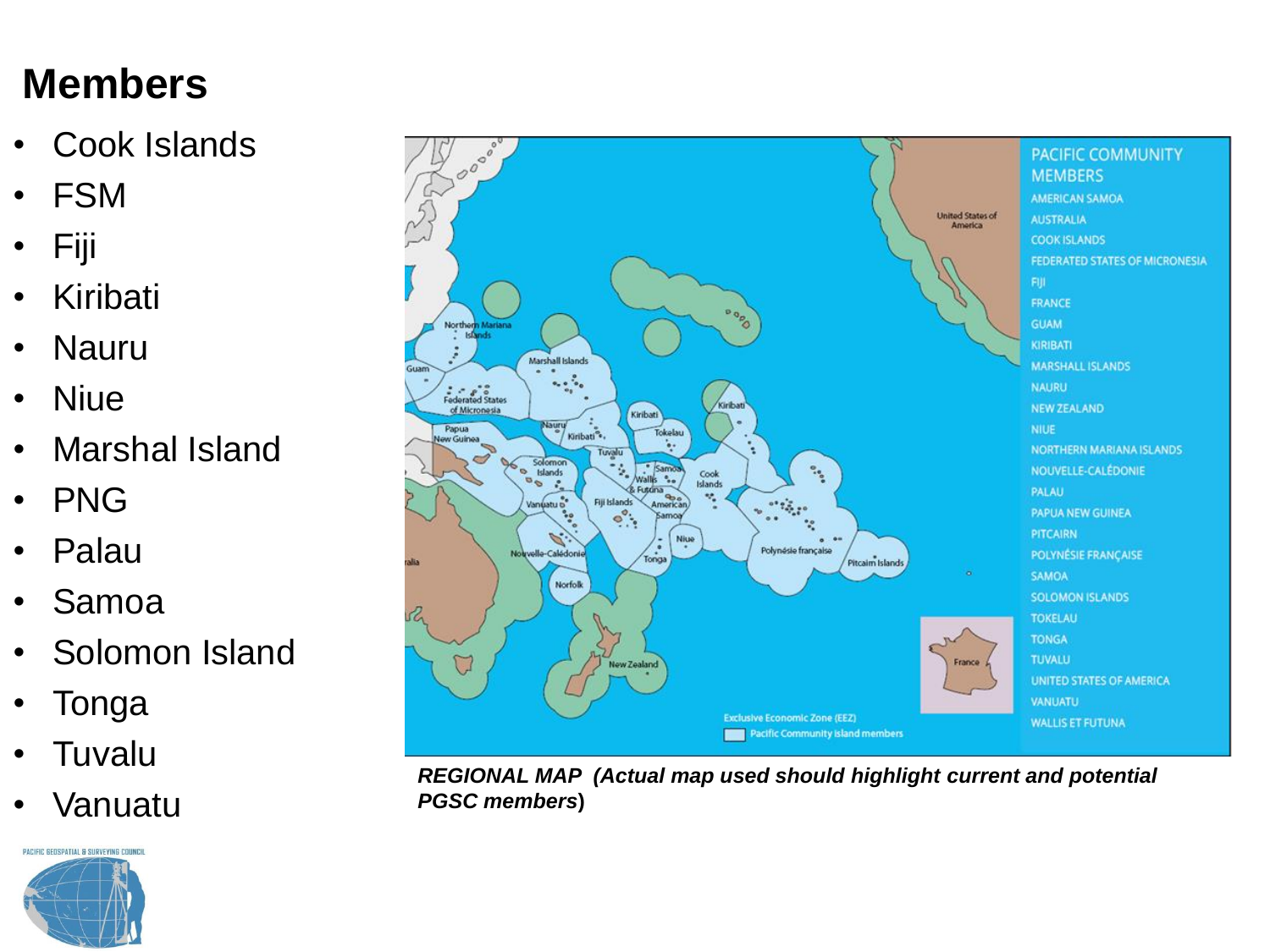#### PGSC Charter

• Vision:

Sustainable development in the Pacific enabled by world class geospatial information and surveying services

• Mission:

The PGSC will provide a regional network and forum for the geospatial information and survey authorities of Pacific Island Countries and Territories (PICTs)

• Secretariat:

The Secretariat of the Pacific Community (SPC) shall provide secretariat and technical support for the Council through the Pacific Geospatial and Surveying Partnership Desk (PGSPD)

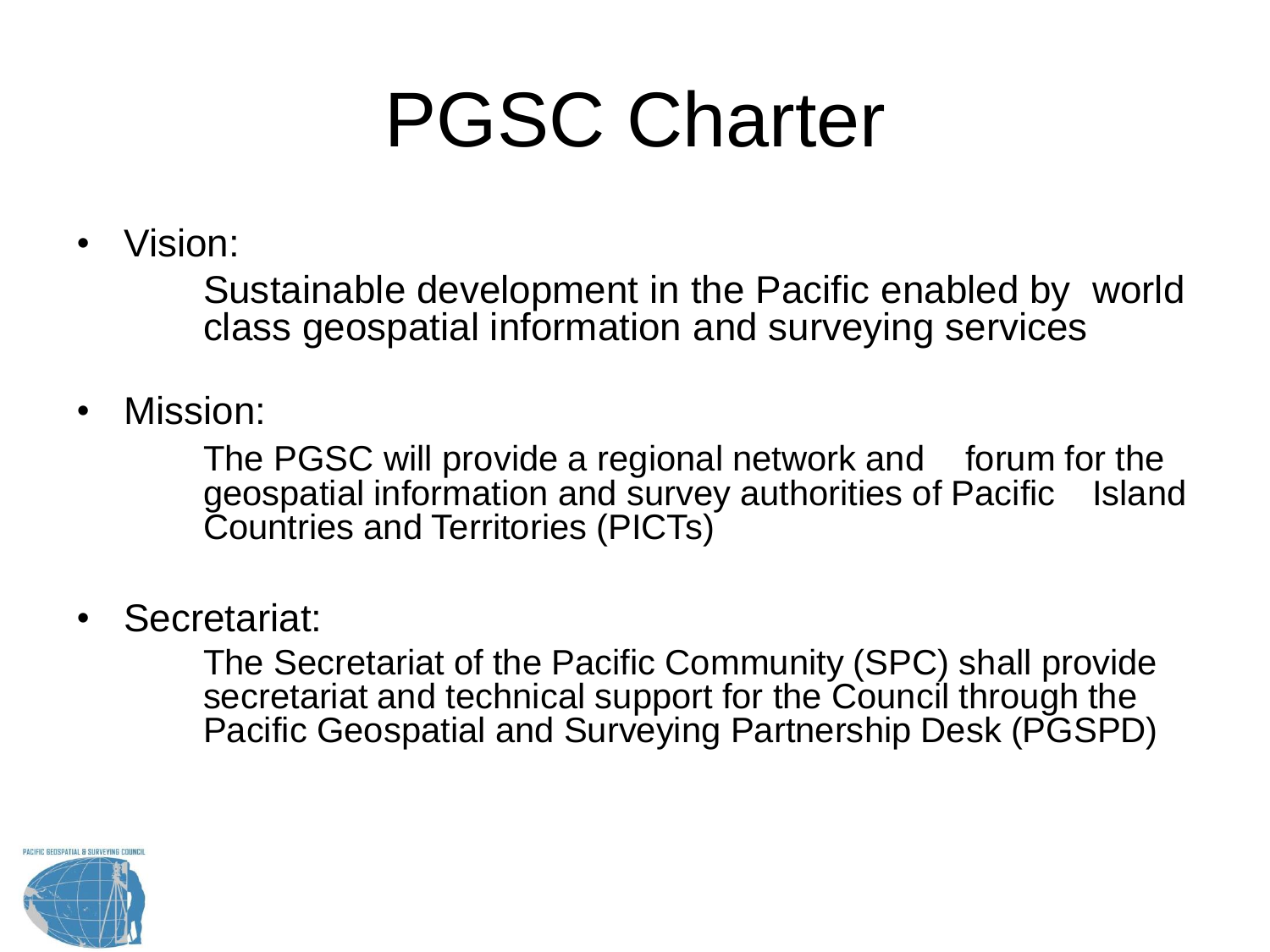### Charter….

- Purpose of the Council:
	- foster and support the network of surveying and geospatial operators of the PICTs
	- promote and support capacity building of surveyors in the region
	- facilitate dialogue and cooperation between member countries on unified regional approaches to geodetic and geospatial information and infrastructure management
	- facilitate dialogue and cooperation with donor agencies and educational institutions and create opportunities for surveying and geospatial authorities of the PICTs
	- raise awareness with governments of PICTs of the role of surveying and geospatial information in sustainable development and to provide a platform for national geospatial information authorities to actively contribute to sustainable development discussions and activities
	- support the initiative of the United Nations to implement global mechanisms to foster geospatial information management and the development of pro-poor gender sensitive scalable land tools.

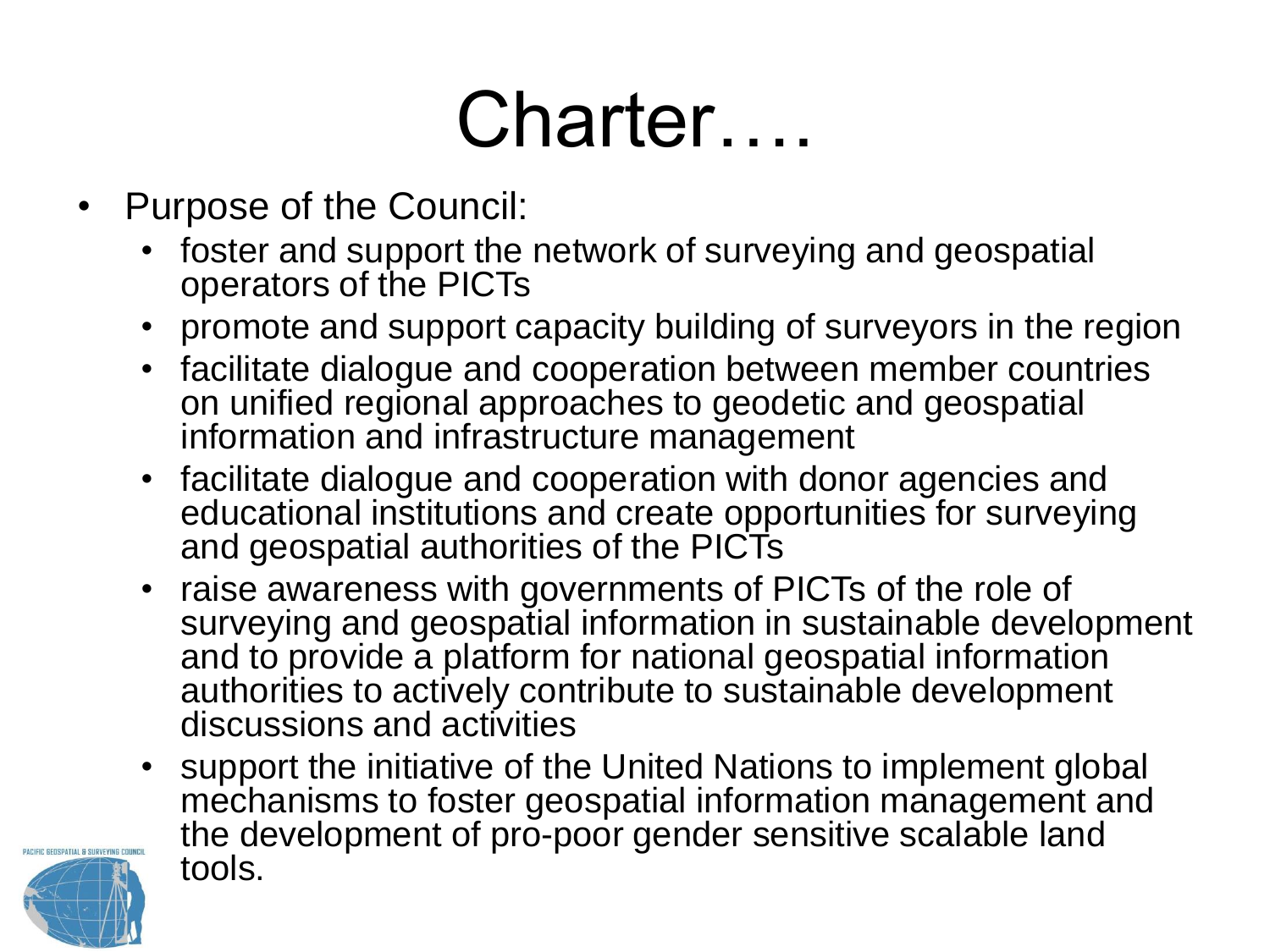### Charter….

- Purpose of the Council…..
	- **Perovide advice and feedback to the direction and work plan of** the SPC Geoscience Division
	- develop and support national and regional strategies, and the implementation of frameworks and legislation to combat common geospatial challenges faced by the PICTs
	- facilitate the exchange of resources, information and experience amongst stakeholders, in key areas such as technical developments, information management and survey techniques
	- support the sharing of personnel and equipment to aid in survey activities and data management, but without interference in the national responsibilities of each survey office
	- promote the role of the geodetic surveyor or geospatial scientist in the administration of, and planning for, land and marine environments to PICTs organisations
	- abstain from any interference in questions of a political, racial or religious nature not permit any of its activities to be influenced by statements or actions of a political, social or religious nature

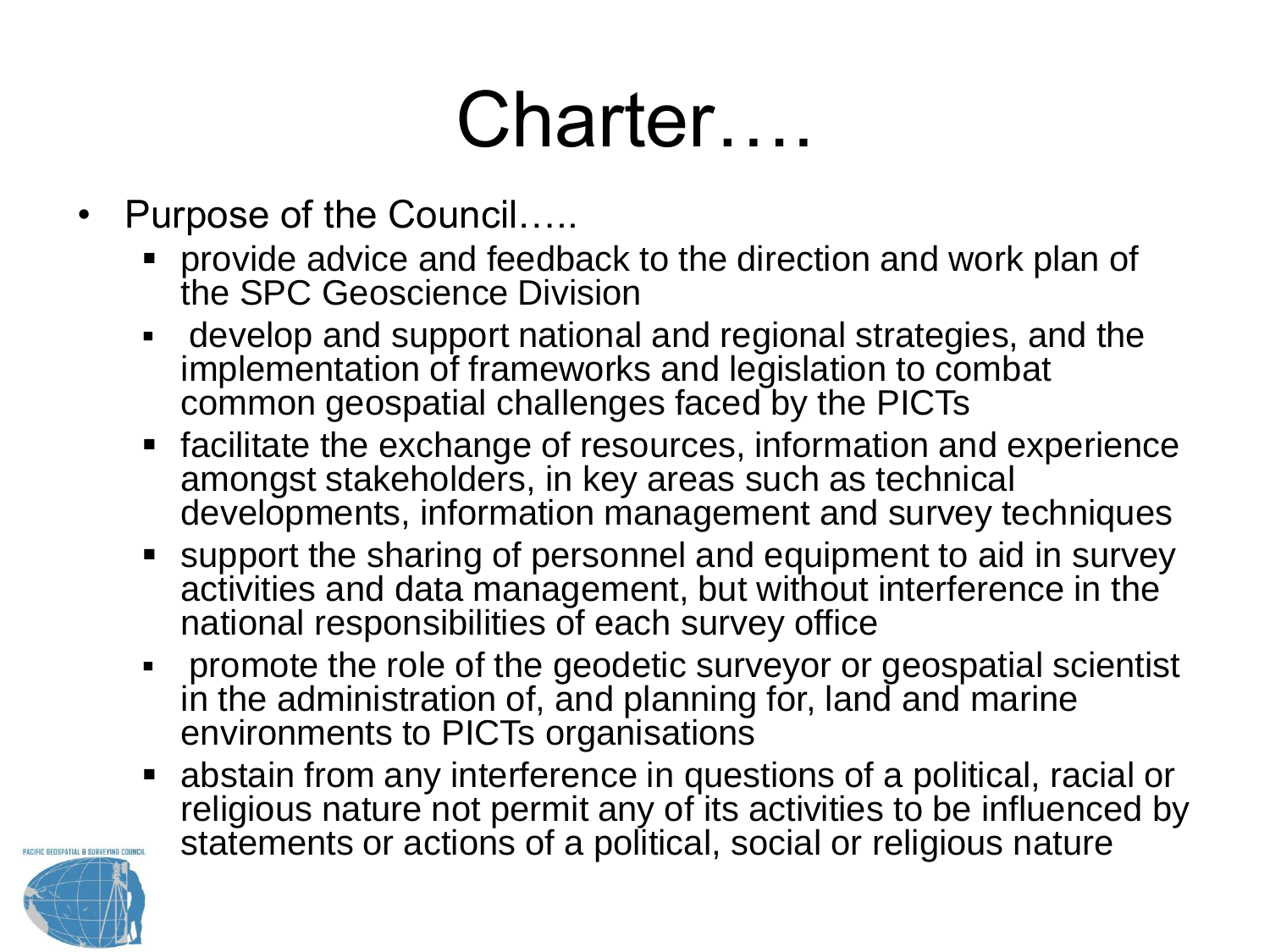#### GEOSPATIAL AND SURVEYING STRATEGY 2017-2027

Positioning Pacific Island countries and Territories for the Future



*To be finalised in the PGSC meeting November 2016*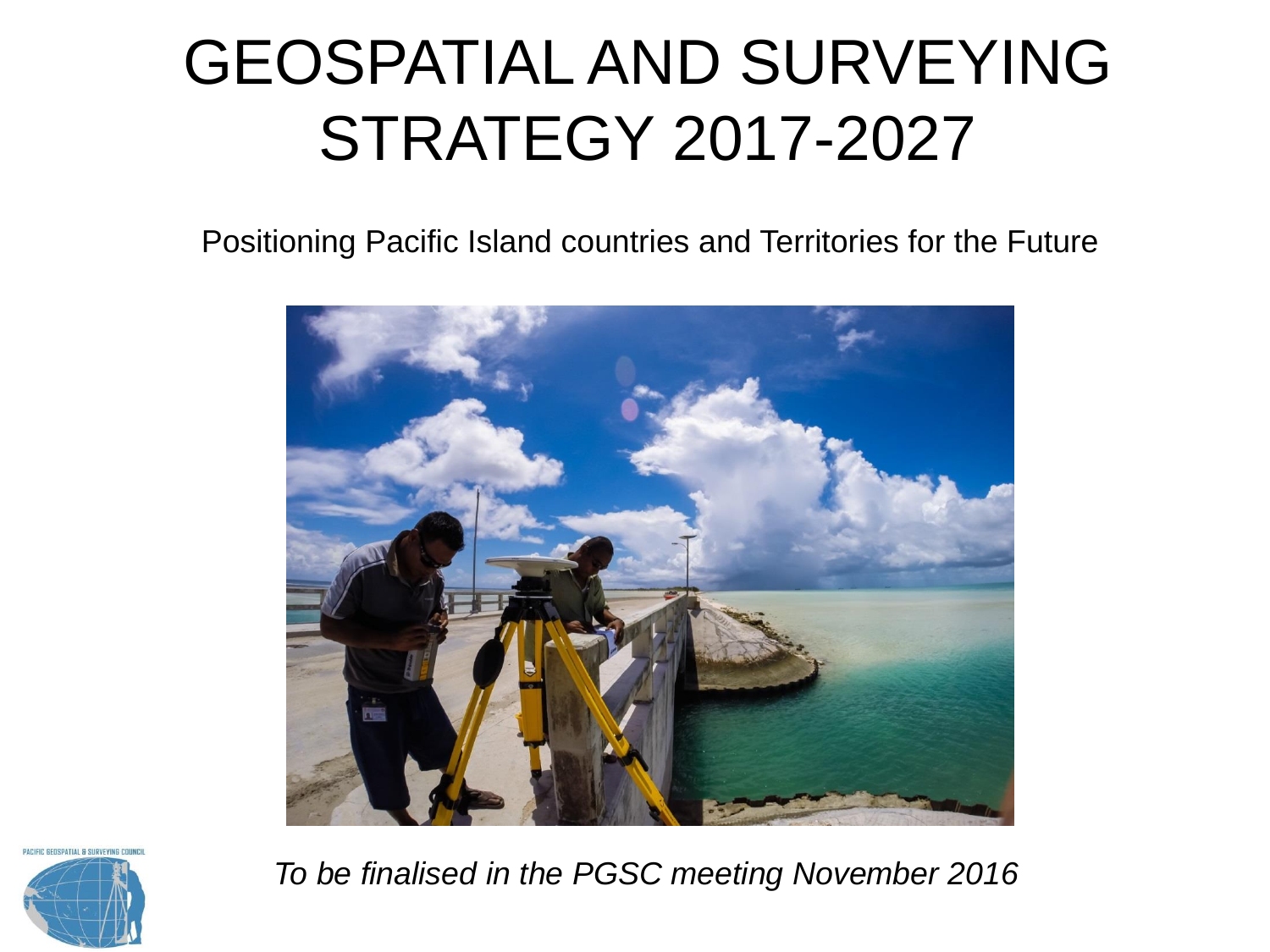## Strategy continue

- The strategy aims:
- 1. To demonstrate the critical nature of geospatial information and services and the development of these services in the Pacific region;
- 2. To articulate the aspirations of the region's geospatial and surveying professionals in advancing capacity within the region and;
- 3. Importantly, to serve as an entry point for engagement with internal and external partners.

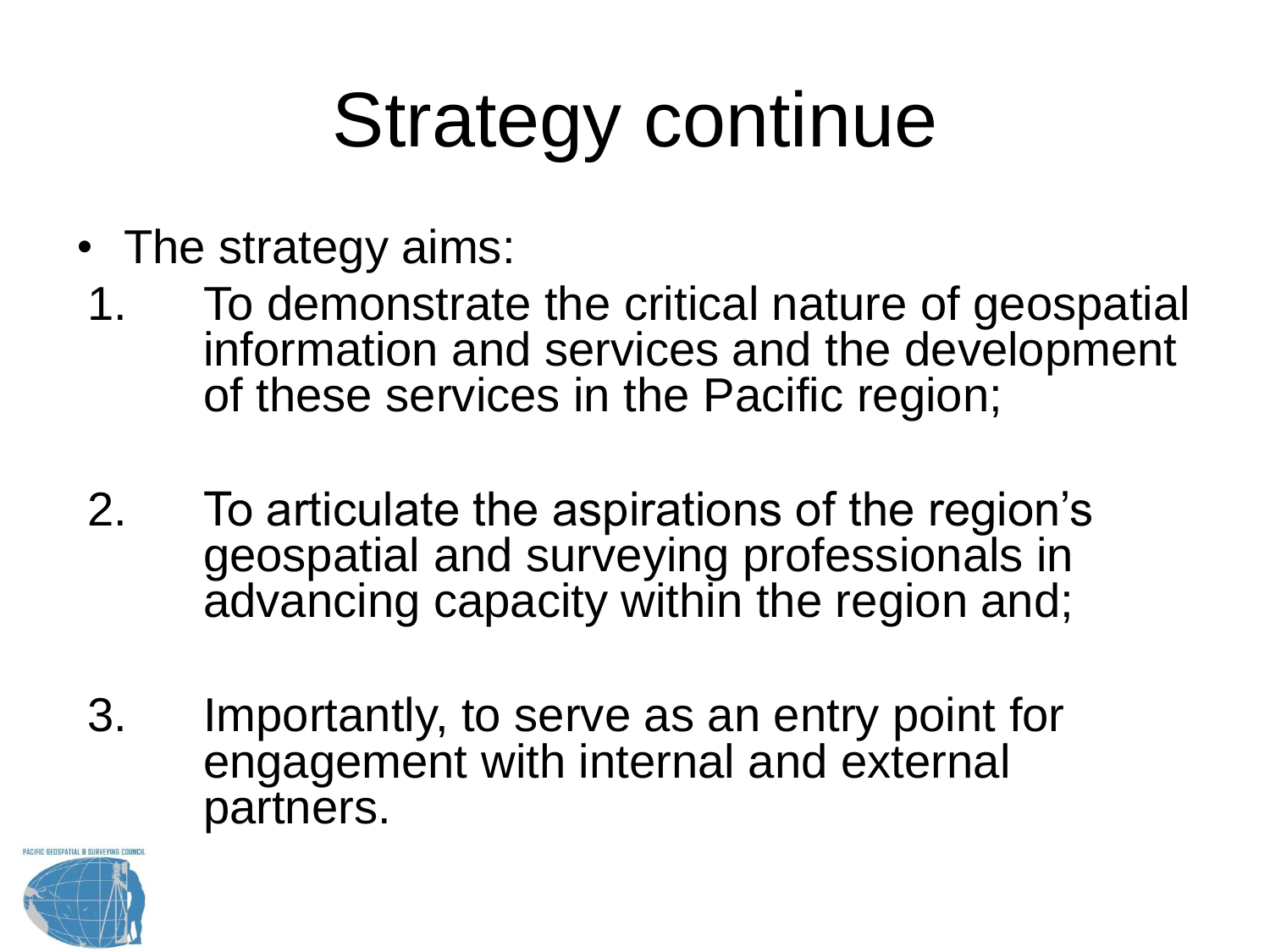# Strategy continue

• Vision:

Sustainable development in the Pacific enabled by world class geospatial information and surveying services

- Goals:
	- 1. The PGSC enables regional leadership, direction and support for member states to engage stakeholders and the community on geospatial and surveying activities.
	- 2. Countries across the region adopt a modern Geodetic Reference Frame (GRF) and technology underpinning geospatial systems and applications.
	- 3. Geospatial and surveying activities at the national and regional level are supported by a diverse and sustainable resource base.
	- 4. The geospatial and surveying community is self-reliant with a culture supportive of learning innovation and gender equity.

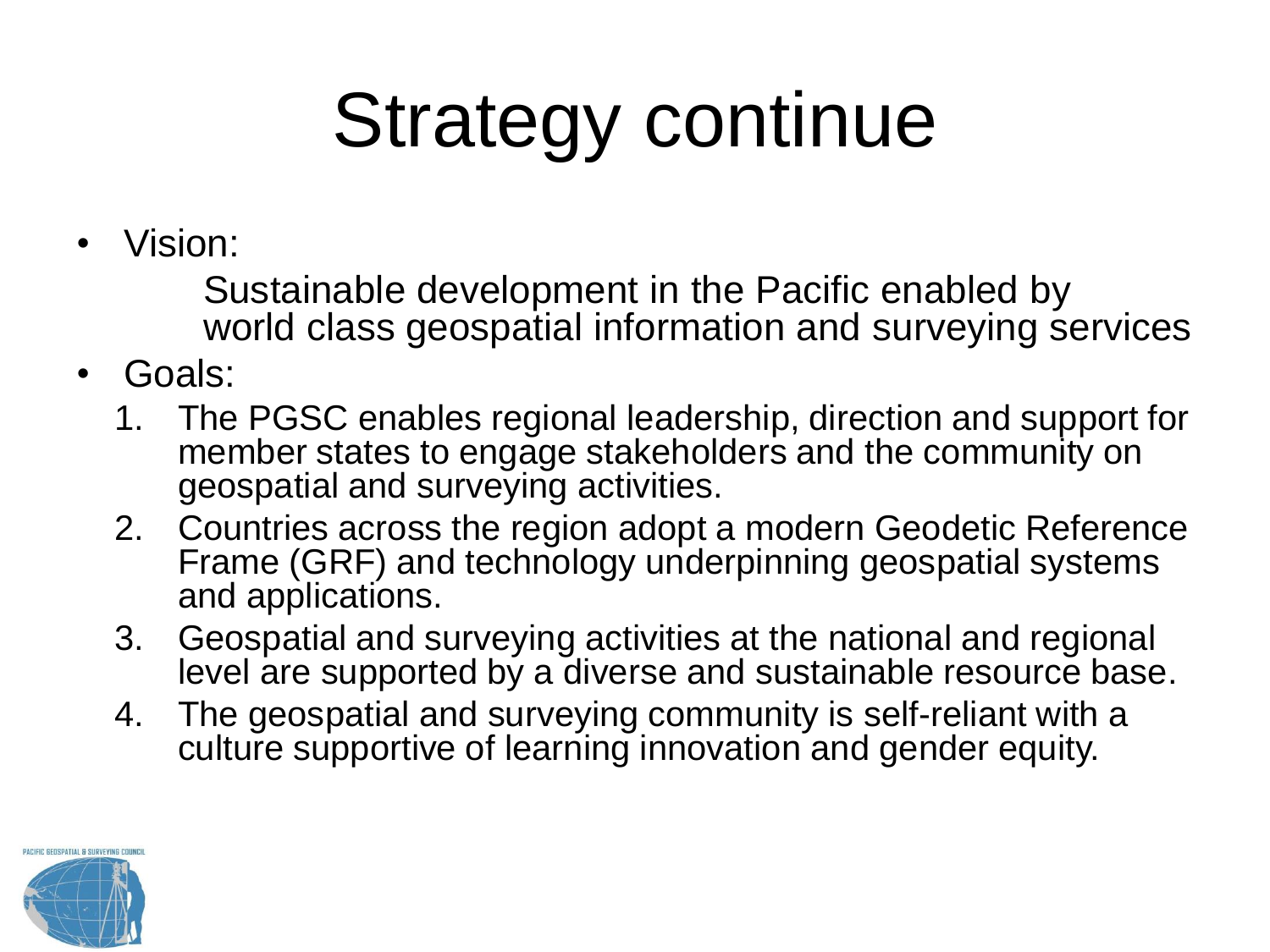#### Geodetic Infrastructures and Resources

- Pacific Sea Level Monitoring Project
	- 1. Tide Gauges





PACIFIC GEOSPATIAL & SURVEYING COUNCIL

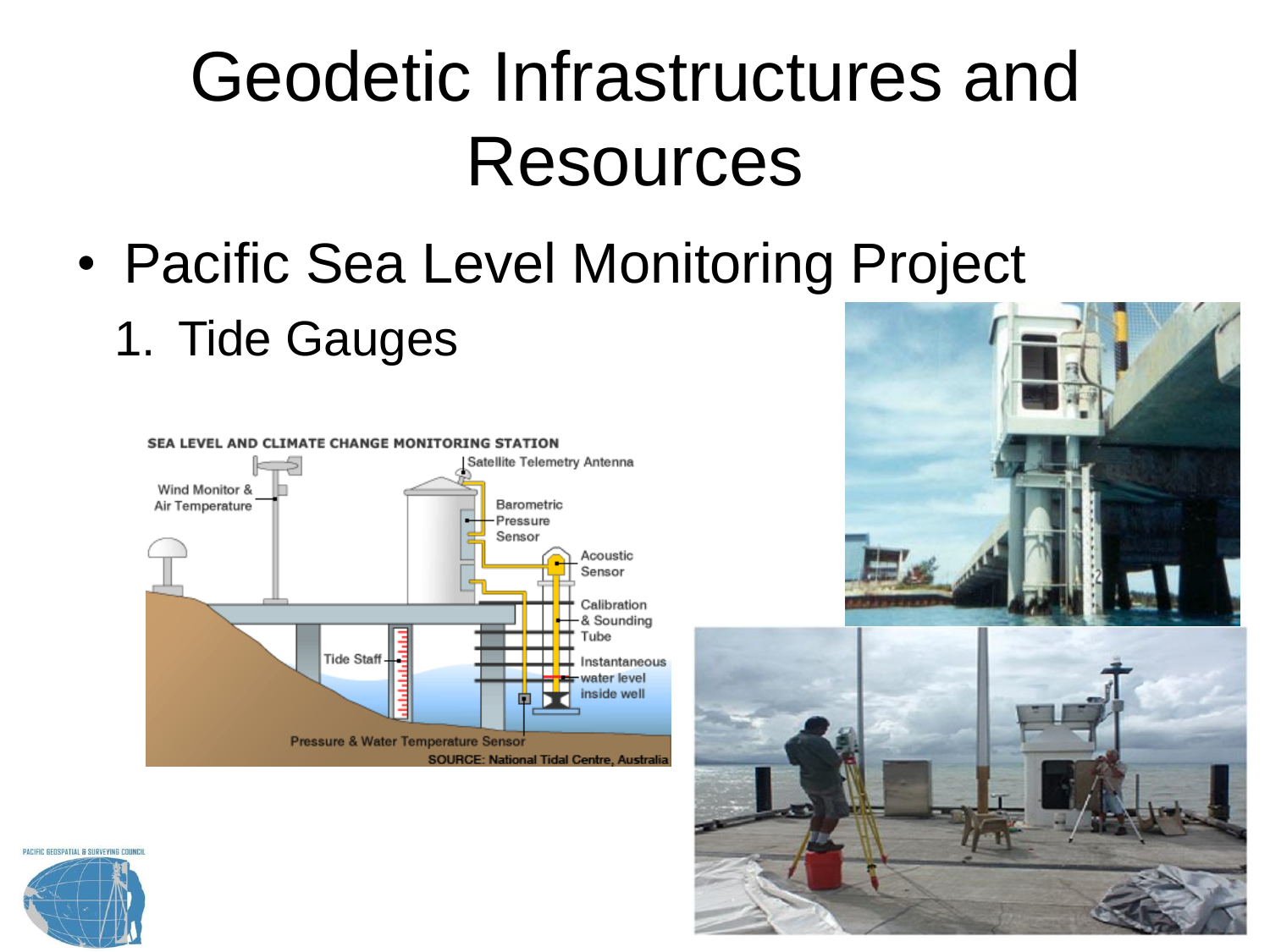#### Geodetic Infrastructure and **Resources**

2. CORS Stations





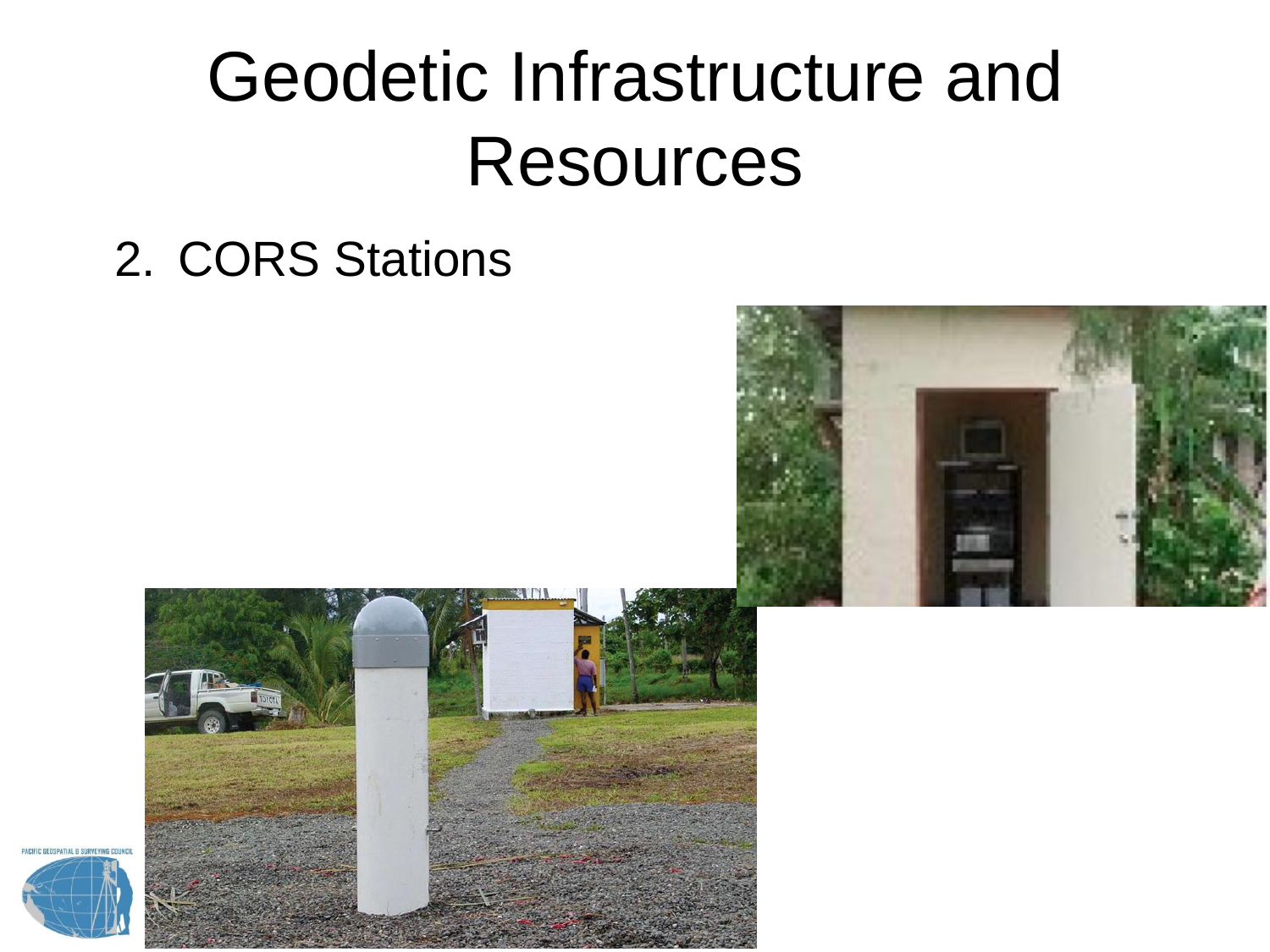#### Tide Gauges and CORS in Pacific Islands

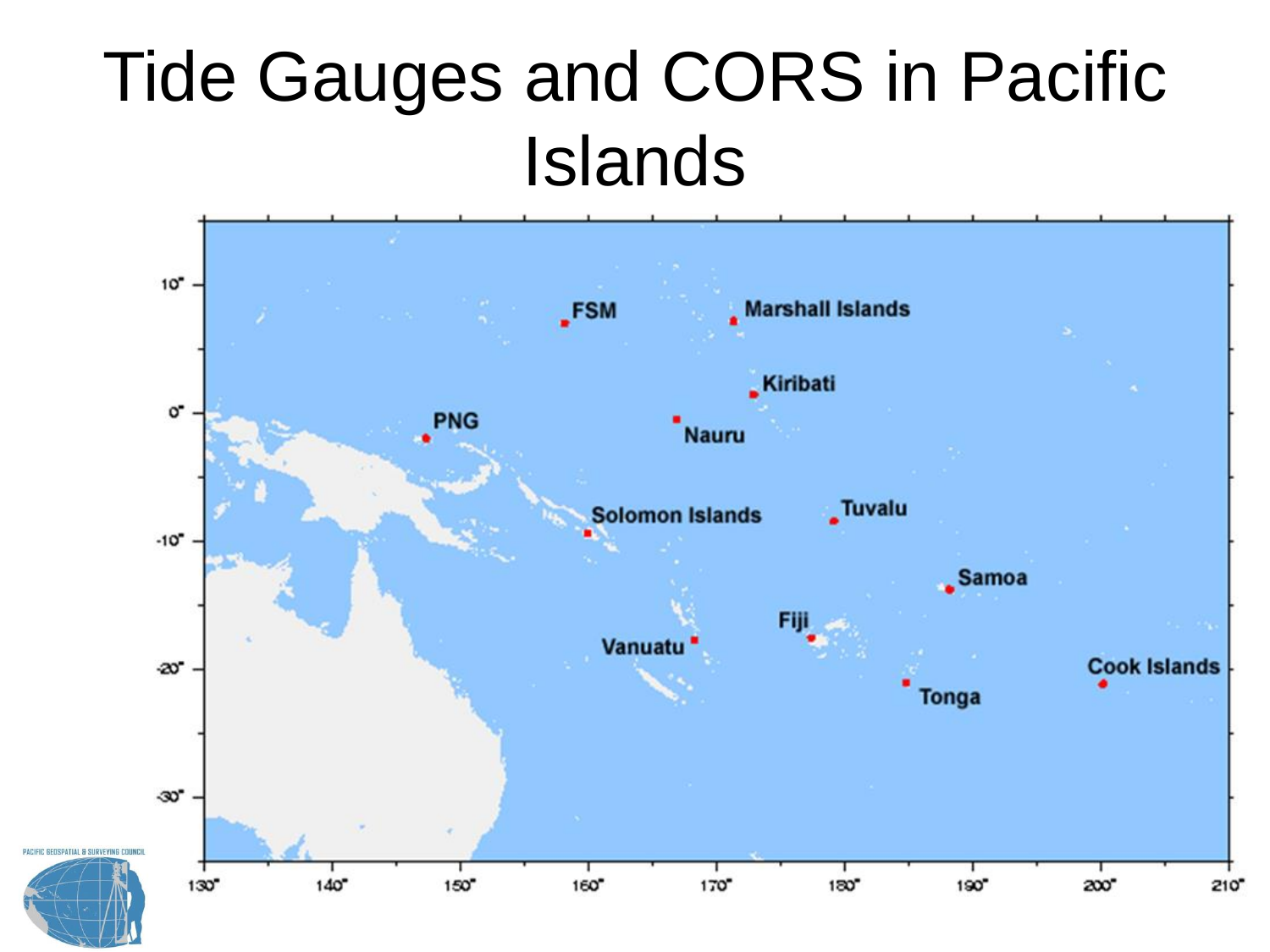# PGSC Ongoing Project

- Capacity Mapping of all members
	- Current status of survey equipments
	- **Human resources**
	- **Expertise**
	- **Educational qualifications**
	- **I Identify each members needs.**
- Provide a baseline information on each island members before there can be a moving together forward.

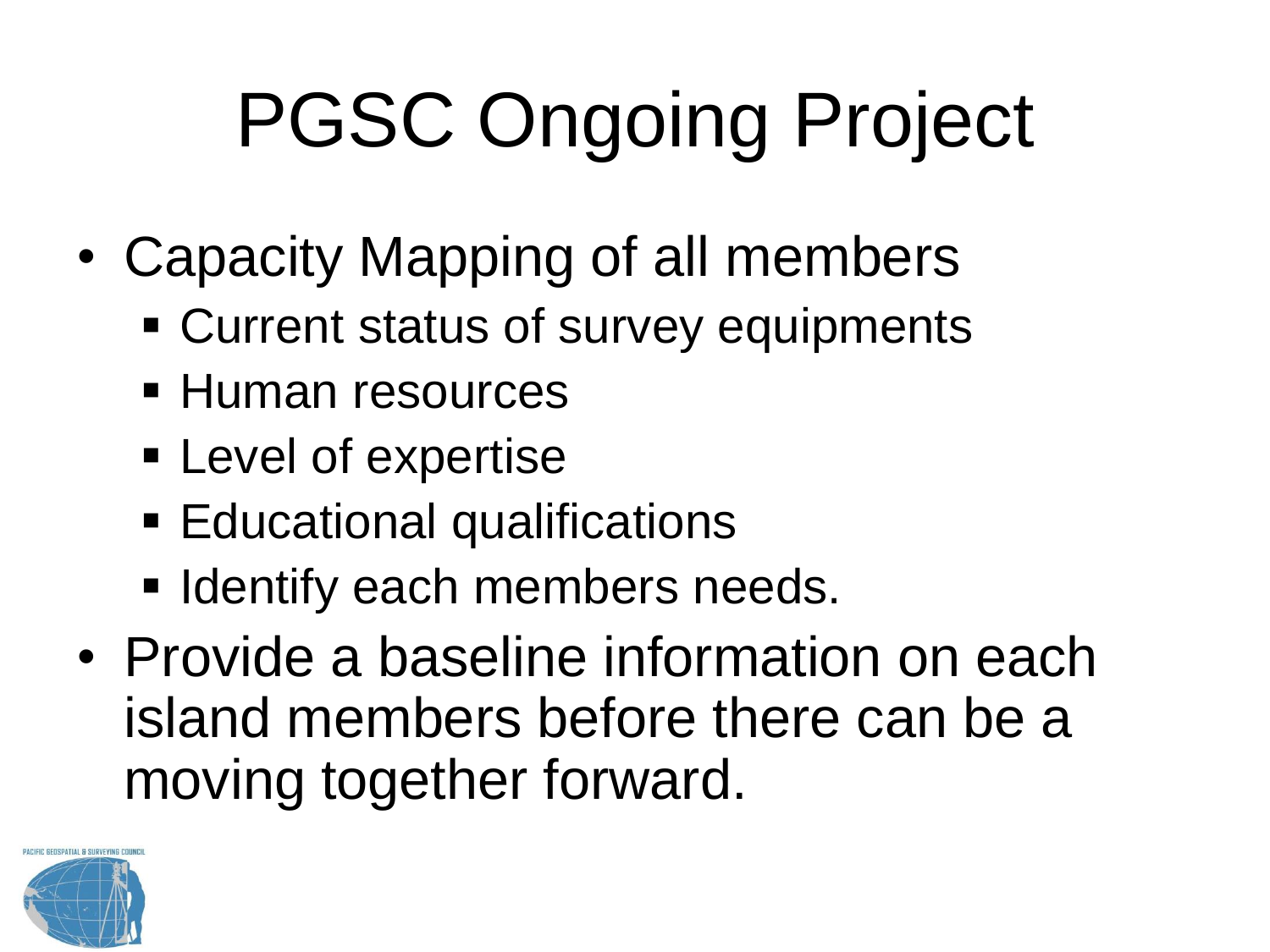# Challenges-PGSC

- 1. People in the pacific island are one of the most vulnerable to climate change and natural disasters.
- 2. Lack of awareness on the vital roles surveyors, geospatial information, and land professionals play in addressing issue s of climate change, sea level rise, disaster preparedness, recovery, and reconstruction, resilience and sustainable development.
- 3. Modern geodetic references and vertical reference frames for pacific islands.
- 4. Lack of well trained surveyors or experience surveyors are approaching retirement age.
- 5. Limited opportunities for formal surveying education, and scholarships.

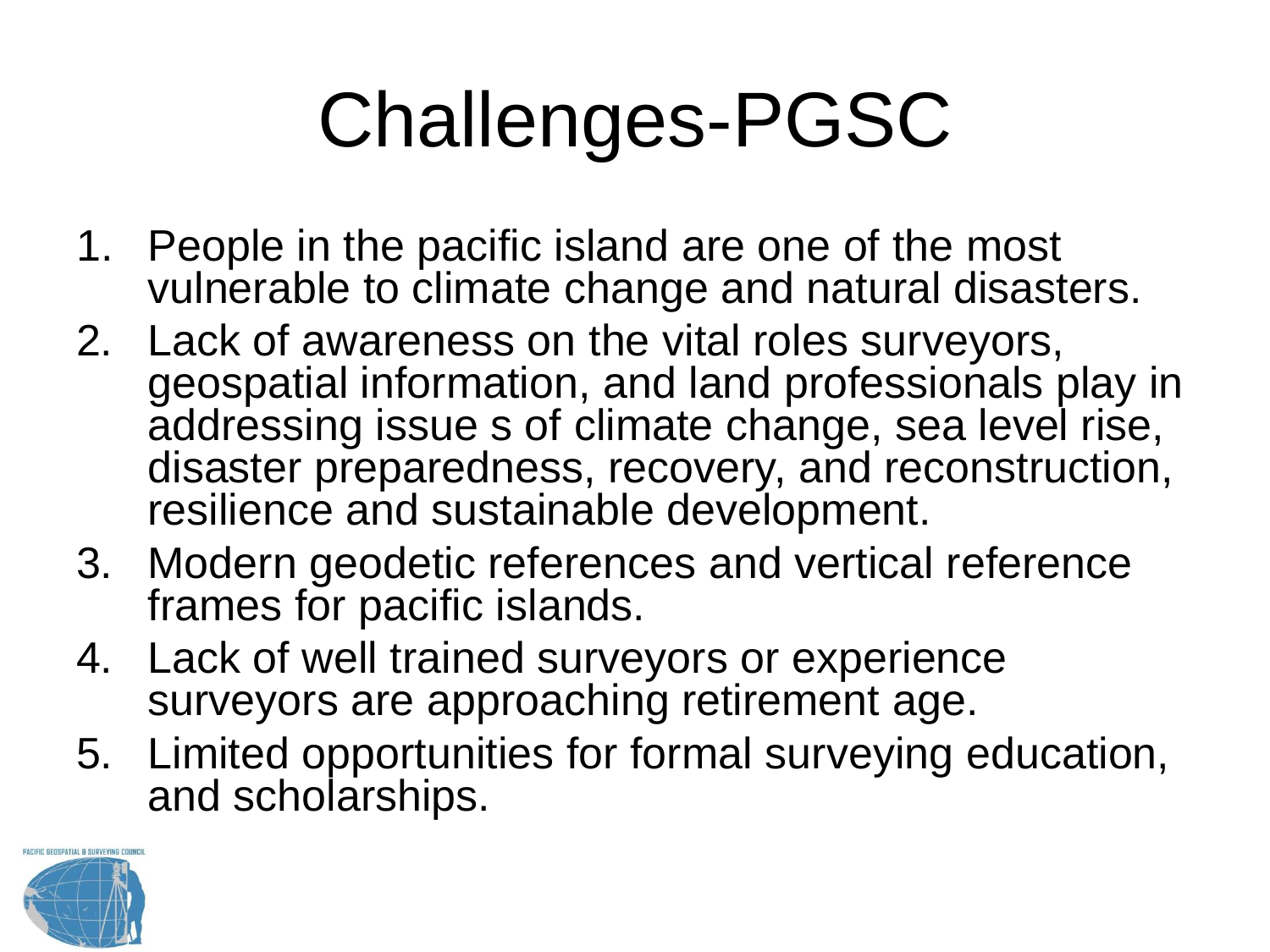### Challenges….

- 6. Limited knowledge and experience in geodetic survey.
- 7. Some island still have their cadastral information in paper format.
- 8. Getting members to meet face to face.
- 9. Lack of proper policies and legal framework nationally for geodetic infrastructure and geospatial information.
- 10. Unable to keep up with modern developments in surveying and geospatial technologies.
- 11. Utilising nationally the existing Tide gauges and CORS stations to update geodetic and vertical reference frame.
- 12. Funding available for PGSC to create regional and national projects.

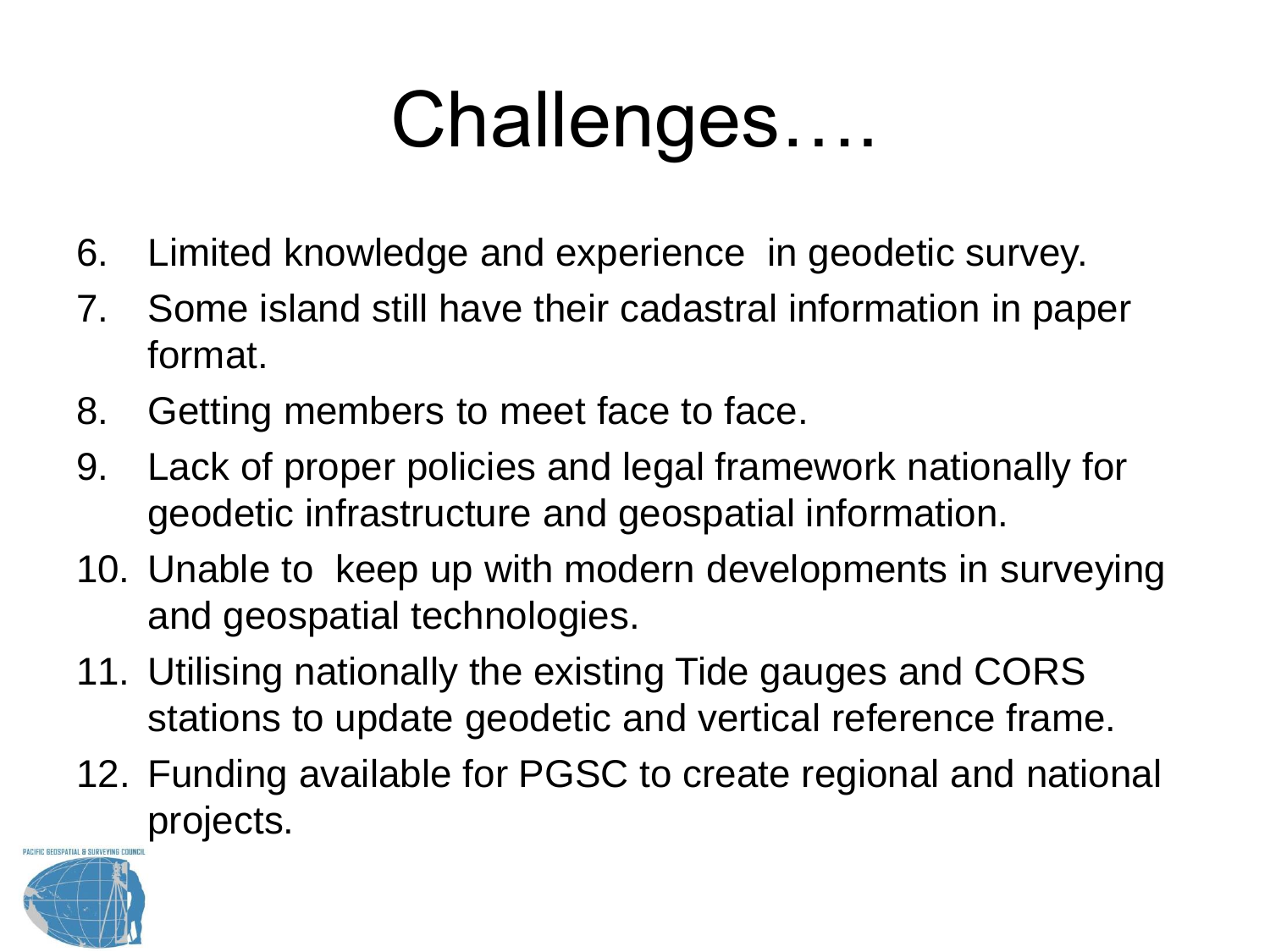# Way Forwards

- 1. Collaboration, Partnership, and Networking
	- Improve collaboration with international organisation (FIG/ UNGGIM-AP/GA/NZIS), donor agencies (AusAid, NZAid, World Bank etc.) educational institutions (University of the South Pacific (USP), Fiji National University (FNU),Otago University, institutions in Asia Pacific etc.
	- Promote close collaboration between National Lands and Survey Departments.
- ii. Building Capacity in surveying and geospatial services.
	- Surveying scholarships
	- Shot-term trainings
	- Work attachments and internship.
- iii. Getting national government on board on the significance or geodetic infrastructure and geospatial information. Political will and support.

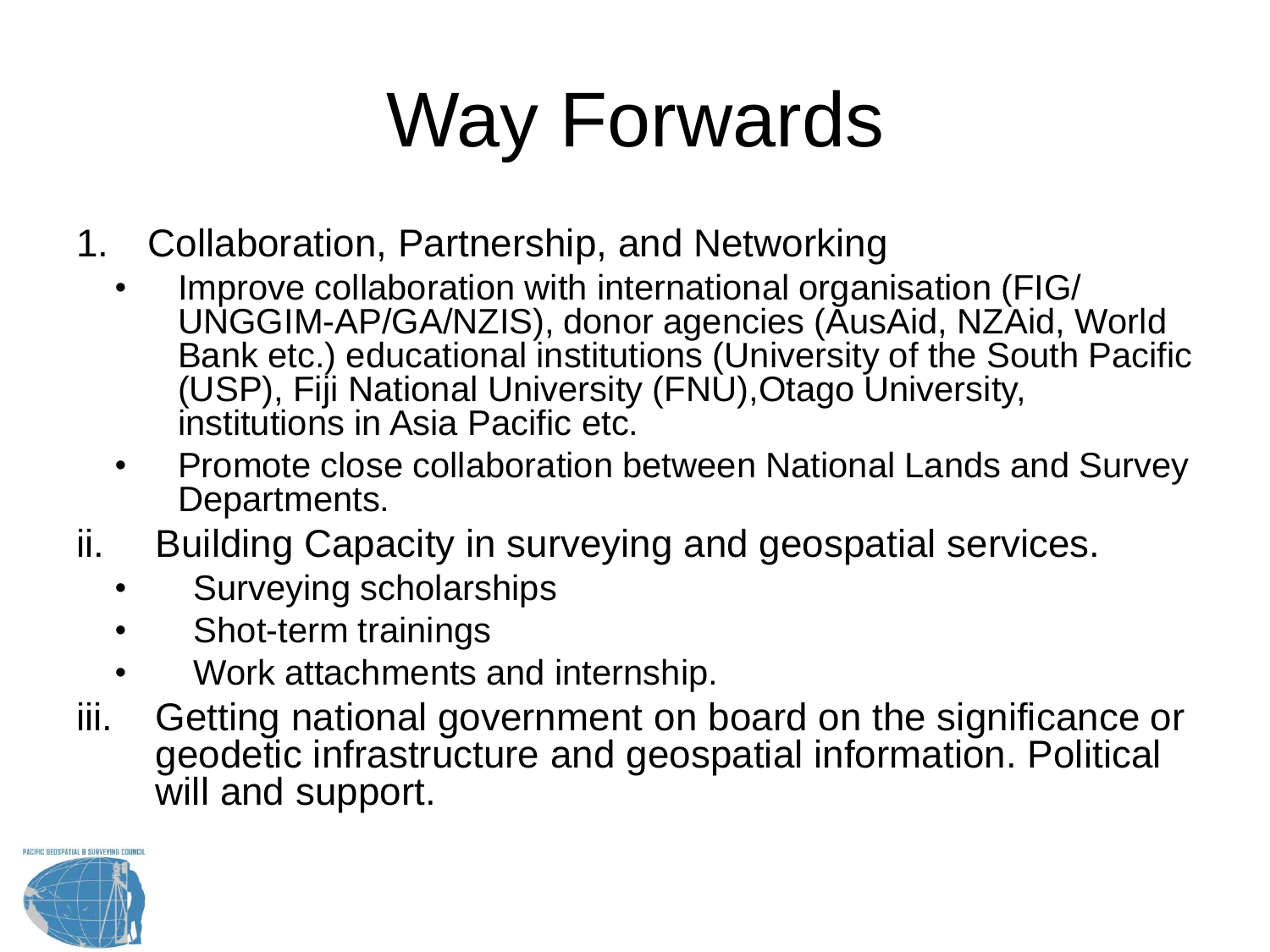

#### 2015 PGSC Meeting, Suva.







PACIFIC GEOSPATIAL & SURVEYING COUR